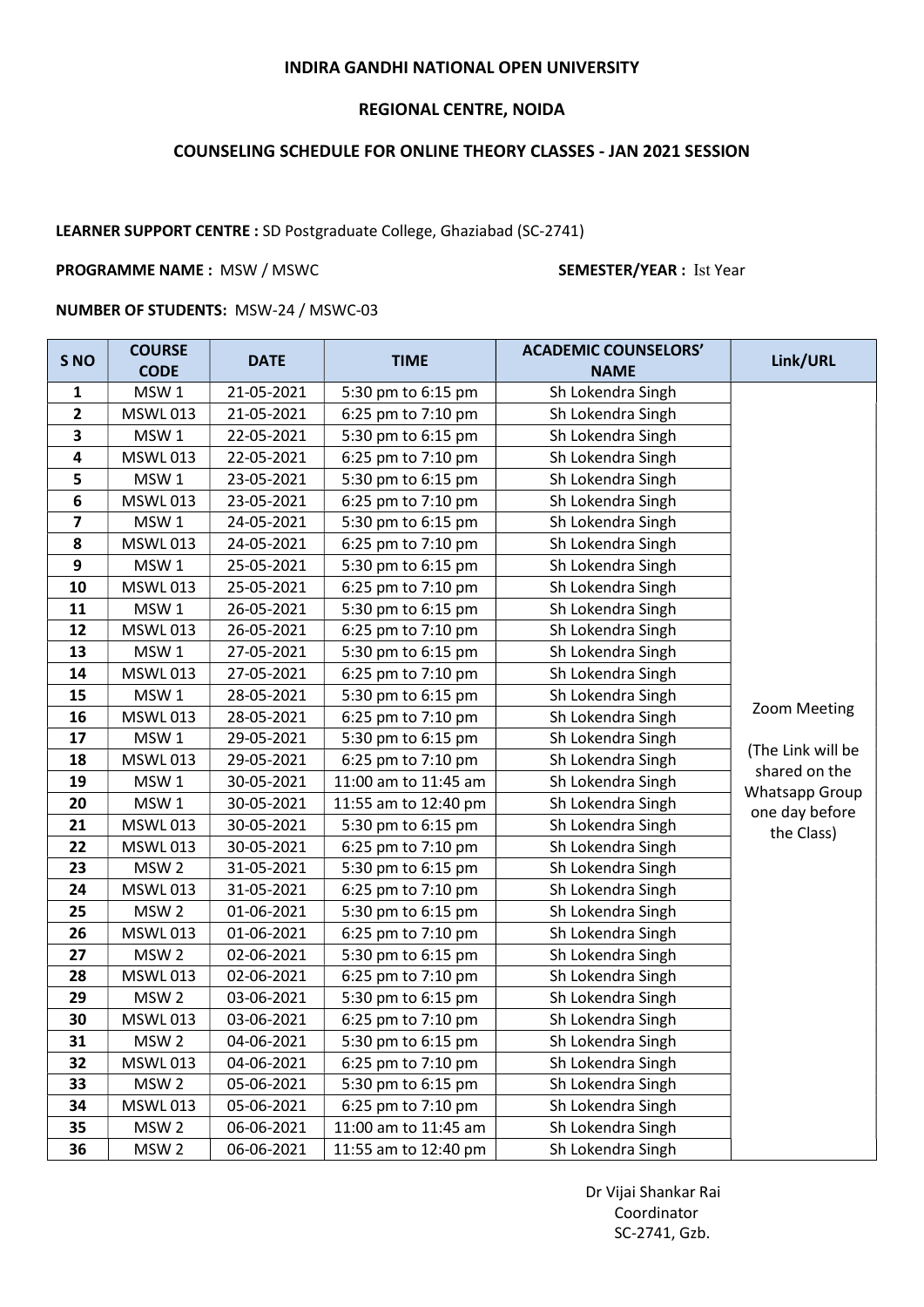| S <sub>NO</sub> | <b>COURSE</b>    | <b>DATE</b> | <b>TIME</b>          | <b>ACADEMIC COUNSELORS'</b> | Link/URL          |
|-----------------|------------------|-------------|----------------------|-----------------------------|-------------------|
|                 | <b>CODE</b>      |             |                      | <b>NAME</b>                 |                   |
| 37              | <b>MSWL013</b>   | 06-06-2021  | 5:30 pm to 6:15 pm   | Sh Lokendra Singh           |                   |
| 38              | <b>MSWL013</b>   | 06-06-2021  | 6:25 pm to 7:10 pm   | Sh Lokendra Singh           |                   |
| 39              | MSW <sub>2</sub> | 07-06-2021  | 5:30 pm to 6:15 pm   | Sh Lokendra Singh           |                   |
| 40              | <b>MSWL013</b>   | 07-06-2021  | 6:25 pm to 7:10 pm   | Sh Lokendra Singh           |                   |
| 41              | MSW <sub>2</sub> | 08-06-2021  | 5:30 pm to 6:15 pm   | Sh Lokendra Singh           |                   |
| 42              | <b>MSWL013</b>   | 08-06-2021  | 6:25 pm to 7:10 pm   | Sh Lokendra Singh           |                   |
| 43              | MSW <sub>2</sub> | 09-06-2021  | 5:30 pm to 6:15 pm   | Sh Lokendra Singh           |                   |
| 44              | <b>MSWL013</b>   | 09-06-2021  | 6:25 pm to 7:10 pm   | Sh Lokendra Singh           |                   |
| 45              | MSW4             | 10-06-2021  | 5:30 pm to 6:15 pm   | Sh Lokendra Singh           |                   |
| 46              | <b>MSWL014</b>   | 10-06-2021  | 6:25 pm to 7:10 pm   | Sh Lokendra Singh           |                   |
| 47              | MSW4             | 11-06-2021  | 5:30 pm to 6:15 pm   | Sh Lokendra Singh           |                   |
| 48              | <b>MSWL014</b>   | 11-06-2021  | 6:25 pm to 7:10 pm   | Sh Lokendra Singh           |                   |
| 49              | MSW4             | 12-06-2021  | 5:30 pm to 6:15 pm   | Sh Lokendra Singh           |                   |
| 50              | <b>MSWL014</b>   | 12-06-2021  | 6:25 pm to 7:10 pm   | Sh Lokendra Singh           |                   |
| 51              | MSW4             | 13-06-2021  | 11:00 am to 11:45 am | Sh Lokendra Singh           |                   |
| 52              | MSW4             | 13-06-2021  | 11:55 am to 12:40 pm | Sh Lokendra Singh           |                   |
| 53              | <b>MSWL014</b>   | 13-06-2021  | 5:30 pm to 6:15 pm   | Sh Lokendra Singh           |                   |
| 54              | <b>MSWL014</b>   | 13-06-2021  | 6:25 pm to 7:10 pm   | Sh Lokendra Singh           |                   |
| 55              | MSW4             | 14-06-2021  | 5:30 pm to 6:15 pm   | Sh Lokendra Singh           |                   |
| 56              | <b>MSWL014</b>   | 14-06-2021  | 6:25 pm to 7:10 pm   | Sh Lokendra Singh           |                   |
| 57              | MSW4             | 15-06-2021  | 5:30 pm to 6:15 pm   | Sh Lokendra Singh           |                   |
| 58              | <b>MSWL014</b>   | 15-06-2021  | 6:25 pm to 7:10 pm   | Sh Lokendra Singh           | Zoom Meeting      |
| 59              | MSW4             | 16-06-2021  | 5:30 pm to 6:15 pm   | Sh Lokendra Singh           | (The Link will be |
| 60              | <b>MSWL014</b>   | 16-06-2021  | 6:25 pm to 7:10 pm   | Sh Lokendra Singh           | shared on the     |
| 61              | MSW4             | 17-06-2021  | 5:30 pm to 6:15 pm   | Sh Lokendra Singh           | Whatsapp Group    |
| 62              | <b>MSWL014</b>   | 17-06-2021  | 6:25 pm to 7:10 pm   | Sh Lokendra Singh           | one day before    |
| 63              | MSW4             | 18-06-2021  | 5:30 pm to 6:15 pm   | Sh Lokendra Singh           | the Class)        |
| 64              | <b>MSWL014</b>   | 18-06-2021  | 6:25 pm to 7:10 pm   | Sh Lokendra Singh           |                   |
| 65              | MSW4             | 19-06-2021  | 5:30 pm to 6:15 pm   | Sh Lokendra Singh           |                   |
| 66              | <b>MSWL014</b>   | 19-06-2021  | 6:25 pm to 7:10 pm   | Sh Lokendra Singh           |                   |
| 67              | MSW 5            | 20-06-2021  | 11:00 am to 11:45 am | Sh Lokendra Singh           |                   |
| 68              | MSW <sub>5</sub> | 20-06-2021  | 11:55 am to 12:40 pm | Sh Lokendra Singh           |                   |
| 69              | <b>MSWL014</b>   | 20-06-2021  | 5:30 pm to 6:15 pm   | Sh Lokendra Singh           |                   |
| 70              | <b>MSWL014</b>   | 20-06-2021  | 6:25 pm to 7:10 pm   | Sh Lokendra Singh           |                   |
| 71              | MSW <sub>5</sub> | 21-06-2021  | 5:30 pm to 6:15 pm   | Sh Lokendra Singh           |                   |
| 72              | <b>MSWL014</b>   | 21-06-2021  | 6:25 pm to 7:10 pm   | Sh Lokendra Singh           |                   |
| 73              | MSW <sub>5</sub> | 22-06-2021  | 5:30 pm to 6:15 pm   | Sh Lokendra Singh           |                   |
| 74              | <b>MSWL014</b>   | 22-06-2021  | 6:25 pm to 7:10 pm   | Sh Lokendra Singh           |                   |
| 75              | MSW <sub>5</sub> | 23-06-2021  | 5:30 pm to 6:15 pm   | Sh Lokendra Singh           |                   |
| 76              | <b>MSWL014</b>   | 23-06-2021  | 6:25 pm to 7:10 pm   | Sh Lokendra Singh           |                   |
| 77              | MSW <sub>5</sub> | 24-06-2021  | 5:30 pm to 6:15 pm   | Sh Lokendra Singh           |                   |
| 78              | <b>MSWL014</b>   | 24-06-2021  | 6:25 pm to 7:10 pm   | Sh Lokendra Singh           |                   |
| 79              | MSW <sub>5</sub> | 25-06-2021  | 5:30 pm to 6:15 pm   | Sh Lokendra Singh           |                   |
| 80              | <b>MSWL014</b>   | 25-06-2021  | 6:25 pm to 7:10 pm   | Sh Lokendra Singh           |                   |
| 81              | MSW <sub>5</sub> | 26-06-2021  | 5:30 pm to 6:15 pm   | Sh Lokendra Singh           |                   |
| 82              | <b>MSWL014</b>   | 26-06-2021  | 6:25 pm to 7:10 pm   | Sh Lokendra Singh           |                   |
| 83              | MSW <sub>5</sub> | 27-06-2021  | 11:00 am to 11:45 am | Sh Lokendra Singh           |                   |
| 84              | MSW <sub>5</sub> | 27-06-2021  | 11:55 am to 12:40 pm | Sh Lokendra Singh           |                   |

 Dr Vijai Shankar Rai Coordinator SC-2741, Gzb.